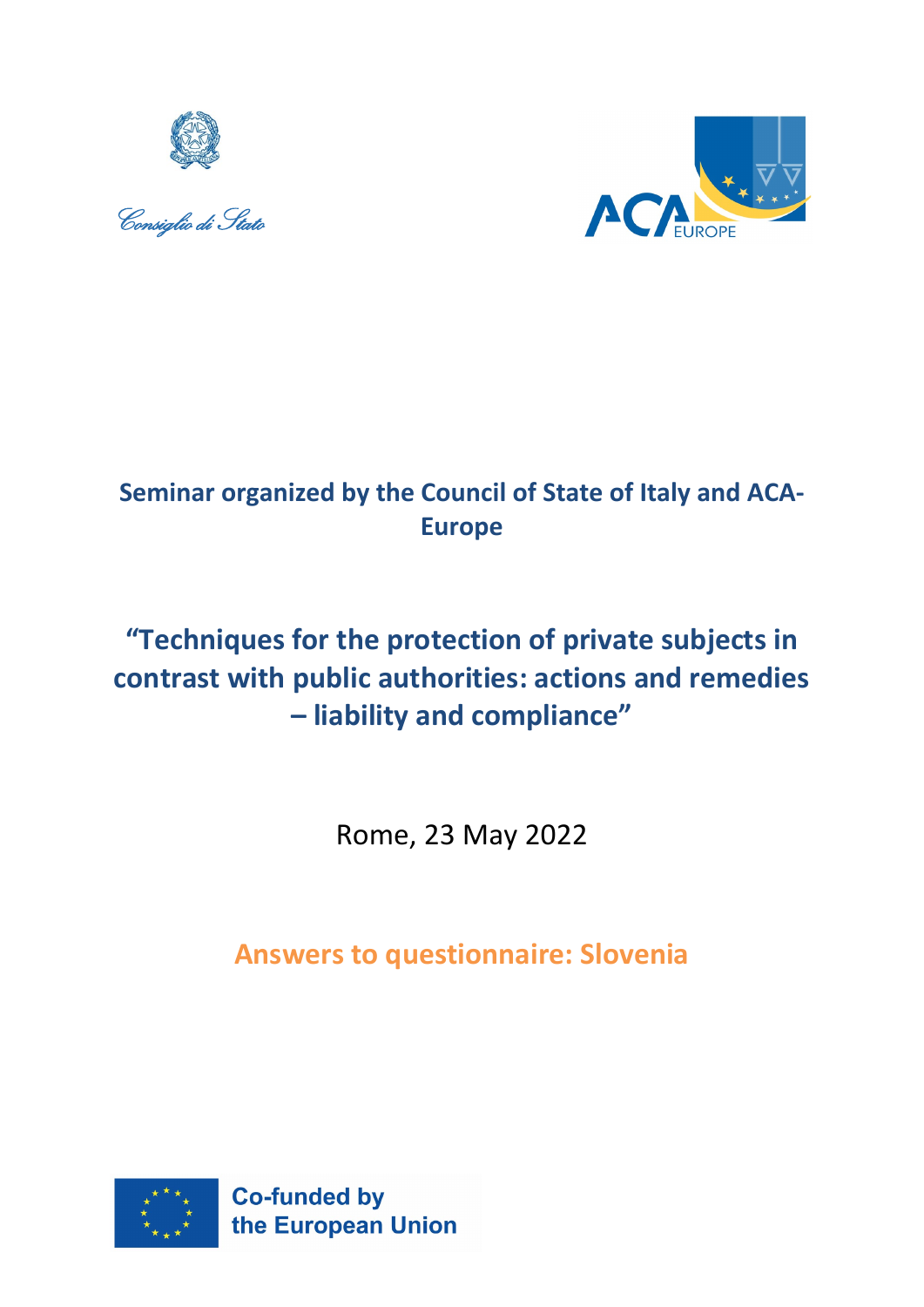## **"TECHNIQUES FOR THE PROTECTION OF PRIVATE SUBJECTS IN CONTRAST WITH PUBLIC AUTHORITIES: ACTIONS AND REMEDIES - LIABILITY AND COMPLIANCE".**

#### **INTRODUCTION**

The seminar will analyse the types of actions that can be brought before the administrative judge: action of annulment, action of declaration and action of condemnation. With particular reference to the latter, the seminar will focus on compensatory measures, including damages for loss of opportunity and damages as a result of delay.

The seminar also intends to examine the possibility of any and eventual special or fast-track procedure, for introductory terms and methods which pertain to certain subjects under consideration, for example, for their economic or political relevance, such as those to be found in the sphere of public contracts (see also transversal analysis).

The aim of this questionnaire and of the subsequent seminar is to provide a wider comprehension of the similarities and differences that exist among the various legal systems of the member States insofar as they apply to the situations to be dealt with by the administrative court, paying particular attention to the content and subject matter of the relative rulings.

#### **SESSION I**

## **LEGAL PROCEEDINGS THAT CAN BE BROUGHT BEFORE THE ADMINISTRATIVE COURT**

- **1. In your legal system, which judges are competent to pronounce on disputes in which one of the parties is the public administration?**
	- An ordinary judge
	- An administrative judge
	- A judge who deals with special areas
	- **Others**

**The Administrative Court as a specialized court provides legal protection of persons in administrative disputes in the first instance. It has the status of a higher court. The judges who review administrative acts do not belong to a specific category. Administrative Dispute Act[1](#page-1-0) (hereinafter ADA-1) stipulates, that the provisions of the Judicial Service Act (which in general regulates judicial service) also apply to the office, election, appointment or dismissal of Administrative Court judge. There is a special criteria, that one must fulfil to be elected as an Administrative Court judge. That criteria, stipulated by ADA-1, is, that a person has to meet conditions set for high court judge or, in addition to the general requirements for the election to the office of a judge, also has to have at least ten years of experience in making decisions in administrative matters.** 

<span id="page-1-0"></span><sup>1</sup> Act on Administrative Dispute (Official Gazette RS, No. 50/97, 65/97 – amended and 70/00), now replaced with a new Act on Administrative Dispute (ZUS-1, Official Gazette RS, No. 105/06, 62/10, 109/12 and 10/17).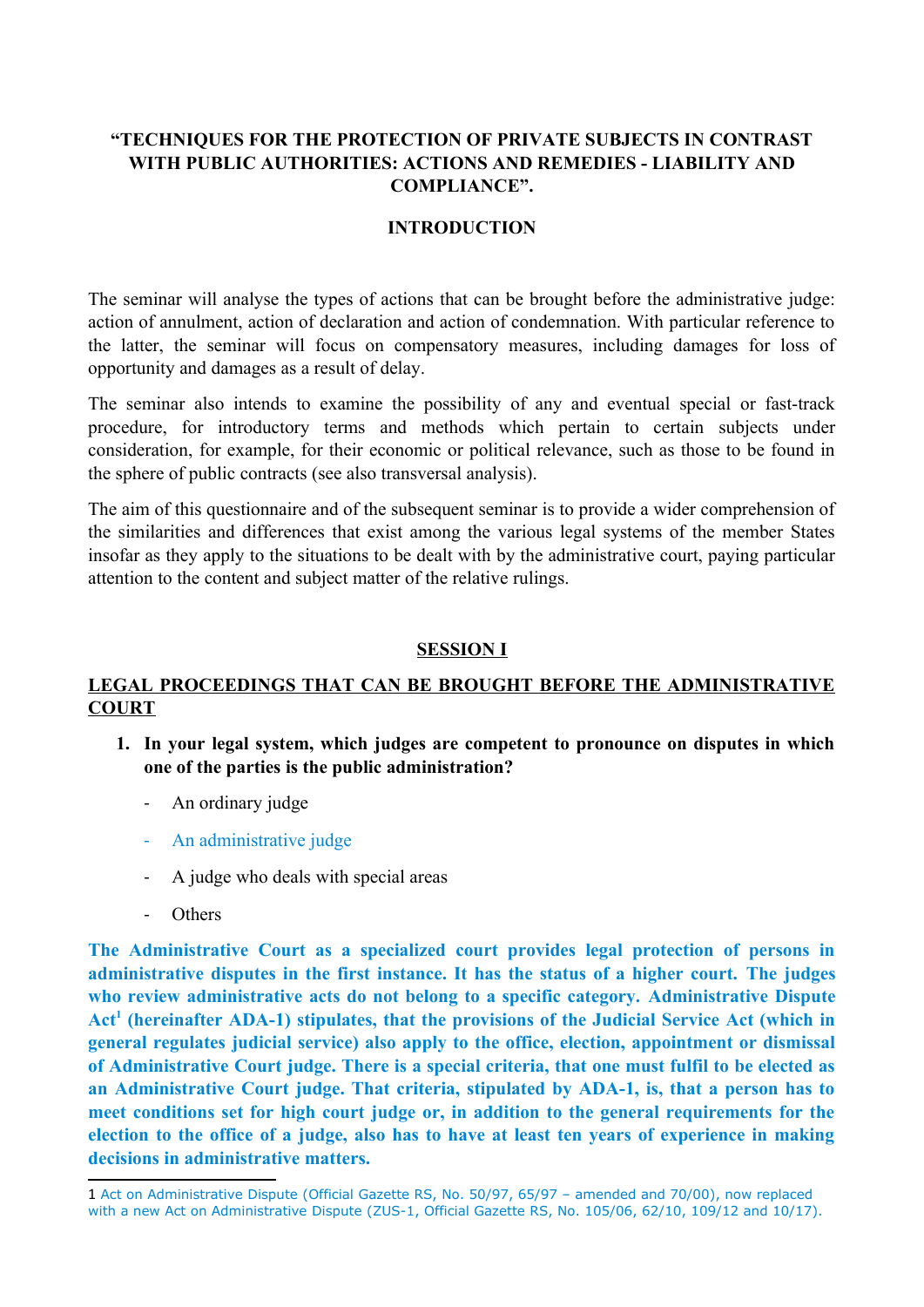**The competence of Administrative court is limited to public law disputes. Private law disputes, including cases where the plaintiff claims damages inflicted to him by public authorities in exercise of their judicial functions, fall within the competence of ordinary courts.** 

- **2. Which actions can be brought before the administrative court in view of the exercise of administrative powers?**
	- Annulment of administrative acts
	- action of condemnation
	- Other actions

If you have replied 'other actions', please clarify which.

**Pursuant to the Paragraph 1 of the Article 33 of the ADA-1 an action may include the following claims: annulment of the administrative act (challenging action), establishment of illegality of an administrative act that infringed on the plaintiff's rights or legal benefits (declaratory action), issuing or service of an administrative act (action due to silence), amendments to an administrative act (action in a dispute of full jurisdiction).**

**In cases of infringement of human rights and fundamental freedoms, the following may be requested (Paragraph 2 of the Article 33): annulment, issuing or amendment of a particular act, establishment that the individual act has illegally infringed on the human rights or fundamental freedoms of the claimant, prohibiting the continuation of the individual act and elimination of the consequences of the individual act. In this case the possible actions can be extensive and varied, depending on the subject-matter of a particular case.**

**In an administrative dispute the claimant may also claim the return of seized items and compensation for damages caused by the execution of the contested administrative act, but only together with one of the actions mentioned above. The decision about such a claim can be referred to ordinary courts after the judgement about the main action is issued, if the matter would unduly burden the decision making of Administrative court.**

## **3. From which sources can actions be brought before the administrative court?**

- Law
- Public authority regulations
- Guidelines
- Supreme Court rulings
- Other

**According to the ADA-1 an administrative dispute begins with an action or other legal remedy, if so provided by the law.**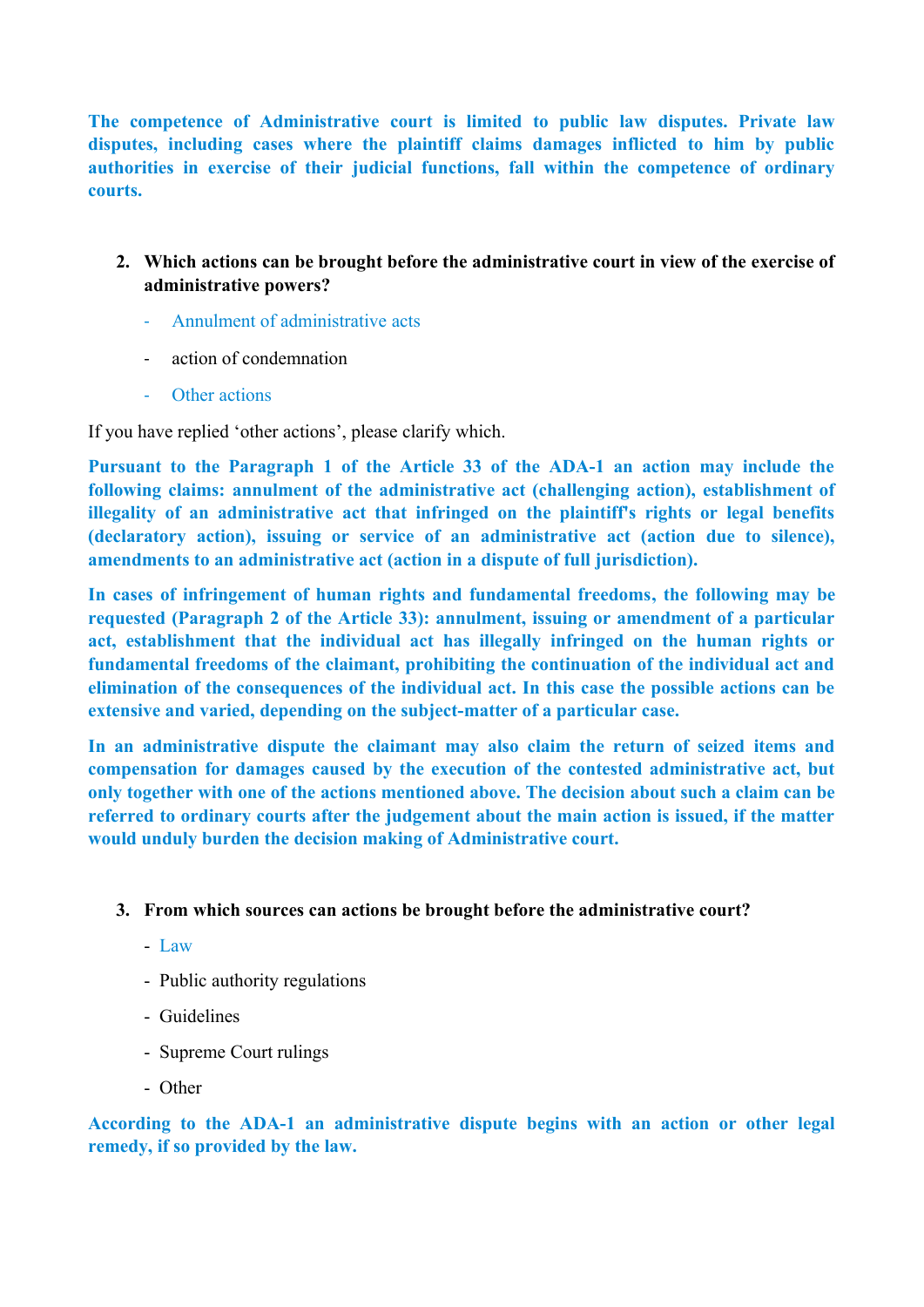#### **4. Which administrative decisions can be challenged?**

- Administrative acts which have a specific recipient
- General acts and regulations
- Acts inherent to the procedure
- Political acts

**Any final administrative act that is in substance a decision on rights or obligations of persons (private or legal entities) can be challenged by an appropriate claim in a specialized judicial procedure.**

**An administrative act according to the ADA-1 is an administrative decision and other public law, unilateral, authoritative individual act, issued within the framework of implementing administrative function, in which a body makes a decision on a right, obligation or legal benefit of an individual or legal entity, or of any other person who may be party to the proceeding of issuing the act. The Constitutional Court stressed in a recent case that the state has to act through administrative acts for its decisions** *ex iure imperii* **to have a legally valid effect. If the State uses another form of action contrary to the law, there can be no change in rights and obligations of individuals and legal entities.** 

**In an administrative dispute, the court also adjudicates on the legality of individual acts and actions, which interfere with the constitutional rights of an individual, unless a different form of judicial protection has been guaranteed.** 

**Acts adopted by state authorities and issued in the form of a regulation can be subjected to judicial review in case they regulate individual relations.** 

**Decisions adopted by the representatives of judicial and legislative authorities in order to exercise their constitutional powers, as well as acts adopted by the holders of executive powers based on political discretion granted under constitutional and legal authorisation, are not administrative acts and not subject of judicial review, so they can not be challenged in Administrative court.**

**Acts, by which an administrative act was annulled, may only be challenged in case the proceedings of deciding upon the subject-matter were concluded by them. Procedural rulings can be subjected to judicial review only if the proceedings were concluded by them.** 

## **5. On the grounds of which defects can the annulment of an administrative act be requested?**

- Breaches of the law
- Breaches of competence
- Technicalities and procedural defects
- Breaches of general principles
- **Other**

## **In accordance with the provisions of the Article 27 of the ADA-1 an administrative act may be contested in the following cases:**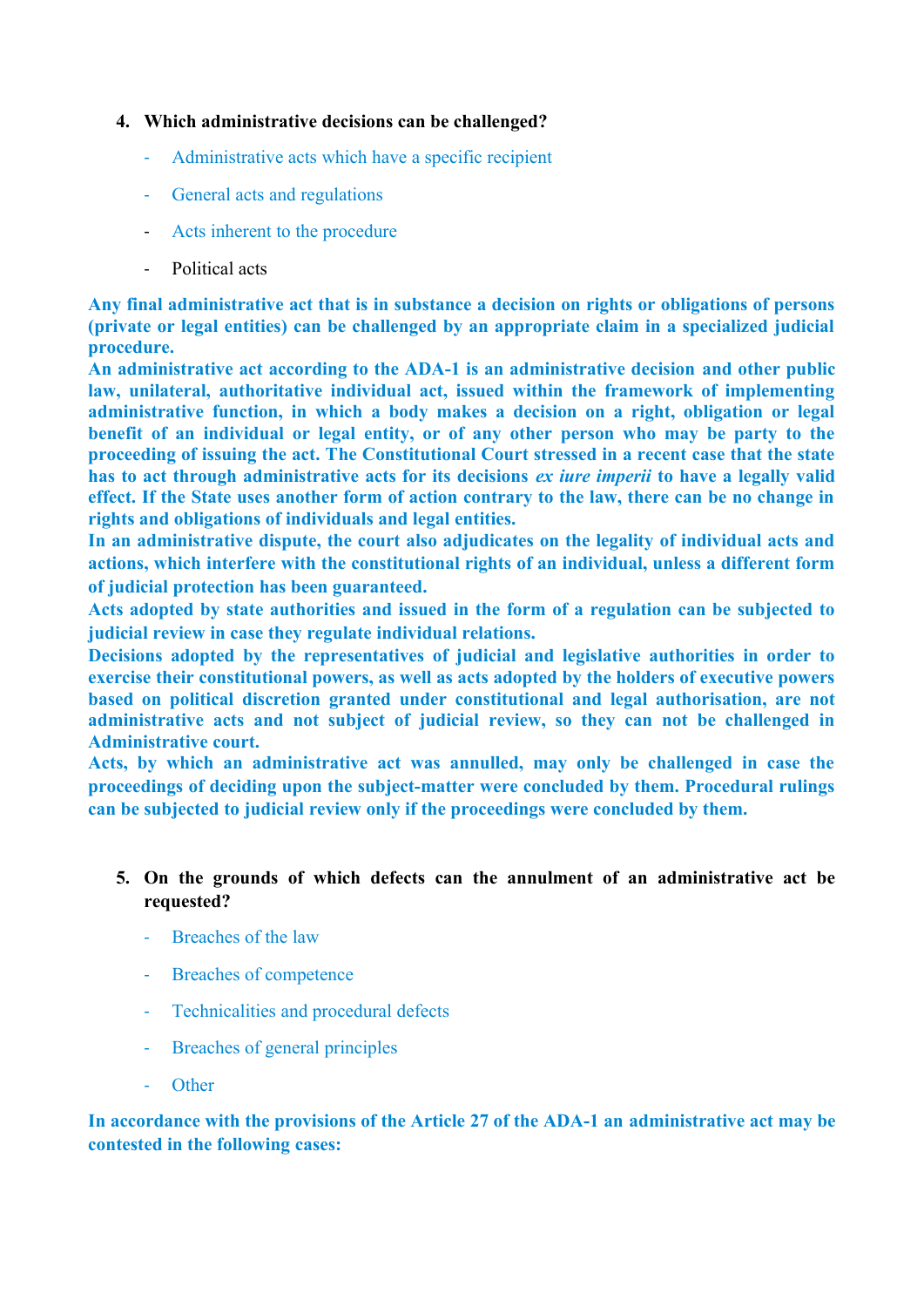- **if an Act, a regulation based on an Act, or any other legally prescribed regulation or general act issued in order to execute public authority, was not applied or was applied incorrectly in the procedure for issuing an administrative act;**
- **if, in the procedure prior to the issuing of the administrative act, the rules of the procedure were not applied, and this affected or could have affected the legality or correctness of the decision (substantial violation of procedural provisions);**
- **if the facts of the case were erroneously or incompletely determined, or if an incorrect conclusion was drawn from the facts that had been determined;**
- **for reasons for which an administrative act may be proclaimed void.**
- **6. Can the judge partially annul the challenged administrative act?**
	- Yes
	- No

If your reply is yes, please elaborate.

**The administrative judge can partially annul an illegitimate act, if the decision on rights or obligations by the administration can be divided in separate parts.**

- **7. Can the judge substitute the Administration by modifying the content of the administrative act?**
	- Yes
	- No

If your reply is yes, please elaborate.

**According to the Paragraph 1 of the Article 65 of the ADA-1, the court may annul the act ab initio and decide on the subject matter, if the facts of the case give a reliable basis for such decision or if the court examined the state of facts itself in a main hearing, in particular:**

- **if the annulment of the act and returning the case for new proceedings would cause to the plaintiff damage difficult to repair or**
- **if the competent authority issues a new decision after the annulment of the challenged act which is contrary to the legal standpoint of the court or the court's procedural standpoint.**

**In accordance with the preceding paragraph, the court may also decide where the competent authority does not issue a new administrative act within thirty days of the annulment of the administrative act, or within the time period set by the court, or within seven days of a special request made by the party, if the party demands in an action, that the court adjudicates on a right, obligation or legal benefit and if this is necessary, due to the nature of the right or the protection of a constitutional right.**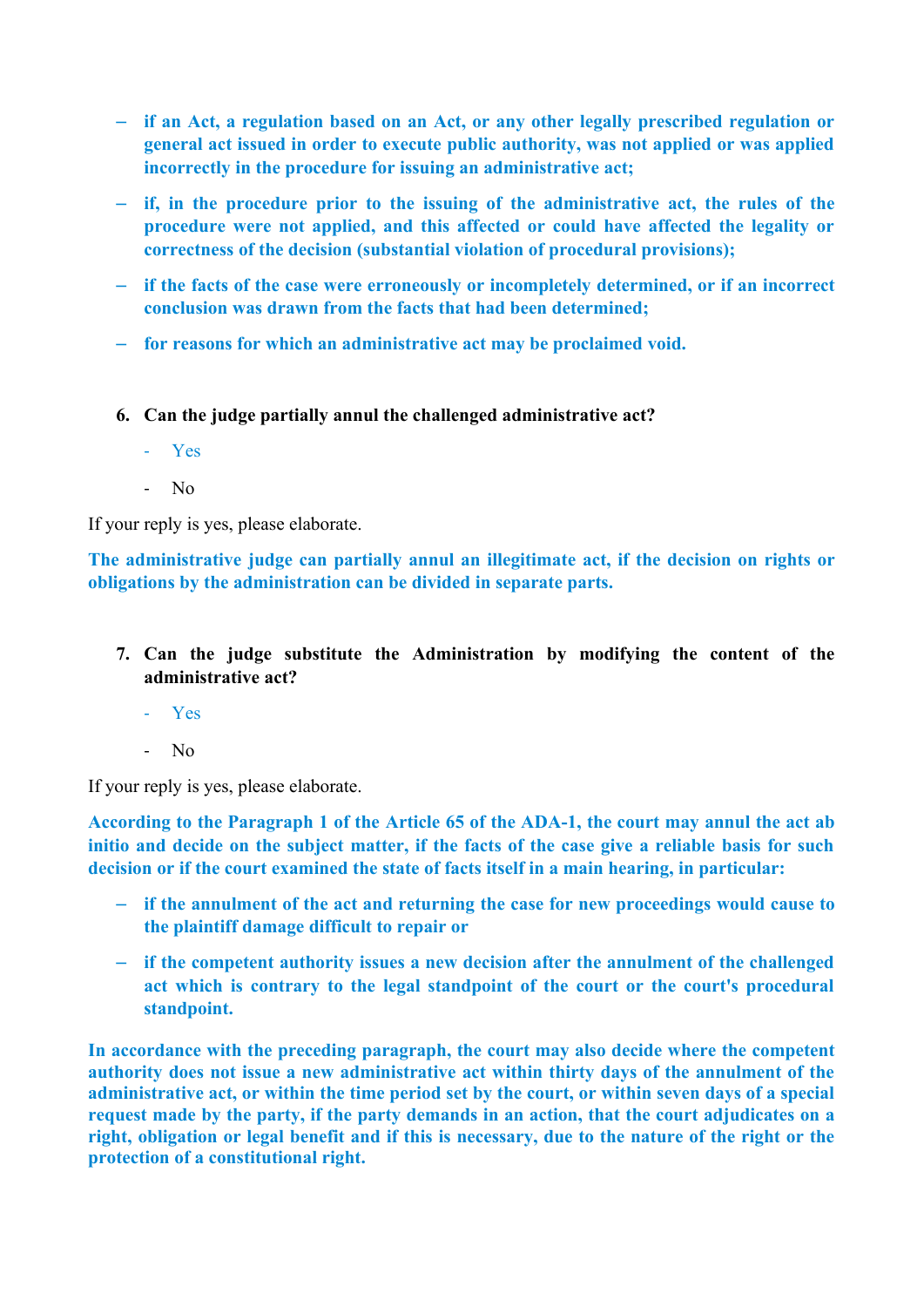- **8. When the judge annuls the challenged act, can he dictate provisions which the P.A. must abide by in the review proceedings of the subject-matter of the litigation?**
	- Yes
	- No

If your reply is affirmative, please elaborate.

**If the administrative act is annulled, the administrative authority has to issue a new act within a given time-frame, acting in accordance with the instructions (legal reasoning) of the court. The interpretation of material and procedural law is binding for the administration.**

- **9. When do the effects of the jurisdictional annulment of an administrative act become applicable?** 
	- From the date of the adoption of the act (*ex tunc*)
	- From the date on which the judgement becomes final (*ex nunc*)
	- Other

**According to the Paragraph 3 of the Article 64 of the ADA-1, by the annulment the case is returned to the state before the acts were issued, therefore retroactively.** 

- **10. Can the judge modulate the effects over time of the ruling of annulment of an administrative act?**
	- Yes
	- No
	- Other

**The ADA-1 does not provide a legal basis for the judge to determine the time-point as to which the annulment would take effect.** 

- **11. Can the act of ordering payments for damages be proposed autonomously or must it always be proposed together with other kinds of actions?**
	- Yes
	- No
	- Only in certain cases

If your reply is yes, please elaborate

**The question of granting the affected plaintiff damages in cases that the administration has acted unlawfully is a very complex one in the Slovenian legal system. The Constitution guarantees that everyone has the right to compensation for damage caused through unlawful actions in connection with the performance of any function or other activity by a person or**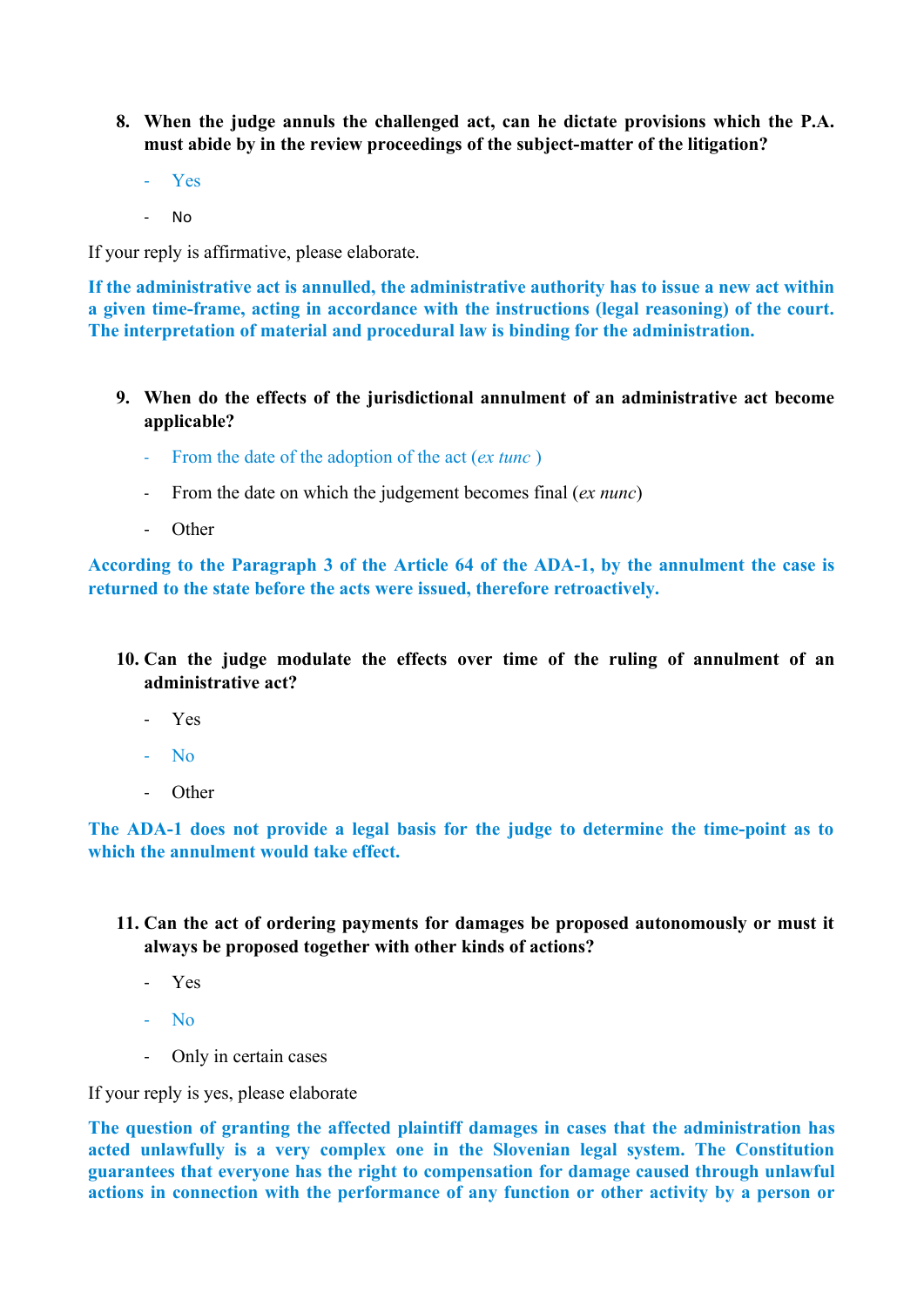**authority performing such function or activity within a state or local community authority or as a bearer of public authority. The competence for deciding on this responsibility lies with the courts of general competence, which base their decisions on general provisions of the Civil code. This is valid for all types of actions of public authorities. However the question, whether they have the competence to decide on the legality of an administrative act in these proceedings is still a disputed one, since in principle this competence lies with the Administrative Court and should firstly be challenged in this court. The Administrative Court also has the power to award damages to the plaintiff seeking them, if it finds the administrative act to be unlawful and violating the rights or legitimate interests of the plaintiff. In practice the Administrative Court almost never uses these powers, mainly as a measure to limit its overburdening, so the plaintiff is after the end of administrative dispute – even if his actions are successful and e.g. the administrative act is annulled - directed to lodge his claim with the court of general competence.**

## **12. In the light of what kind of behaviour is the compensatory action for damages feasible when dealing with a Public Administration?**

- Implementation of an illegal and detrimental administrative act
- Non-observance of the deadline of the procedure
- Lesion of good faith and trust
- Resultant behaviour of the public administration
- Other

#### Please elaborate

**There is no special provision in the law regulating the liability for damages in these cases, but if the administration would act unlawfully the State would be liable for damages caused to a private or legal person based on the requirements of the Constitution (Article 26) and general civil law.** 

#### **13. Which are the different kinds of reimbursable damages?**

- Material damage
- Non-material damage
- Loss of opportunity

## **In the Slovenian legal system, all above mentioned different kinds of damages are relevant for compensatory damages.**

- **14. Does the omission of lodging an action of annulment result in elision or reduction of the compensatory damages?**
	- Yes
	- No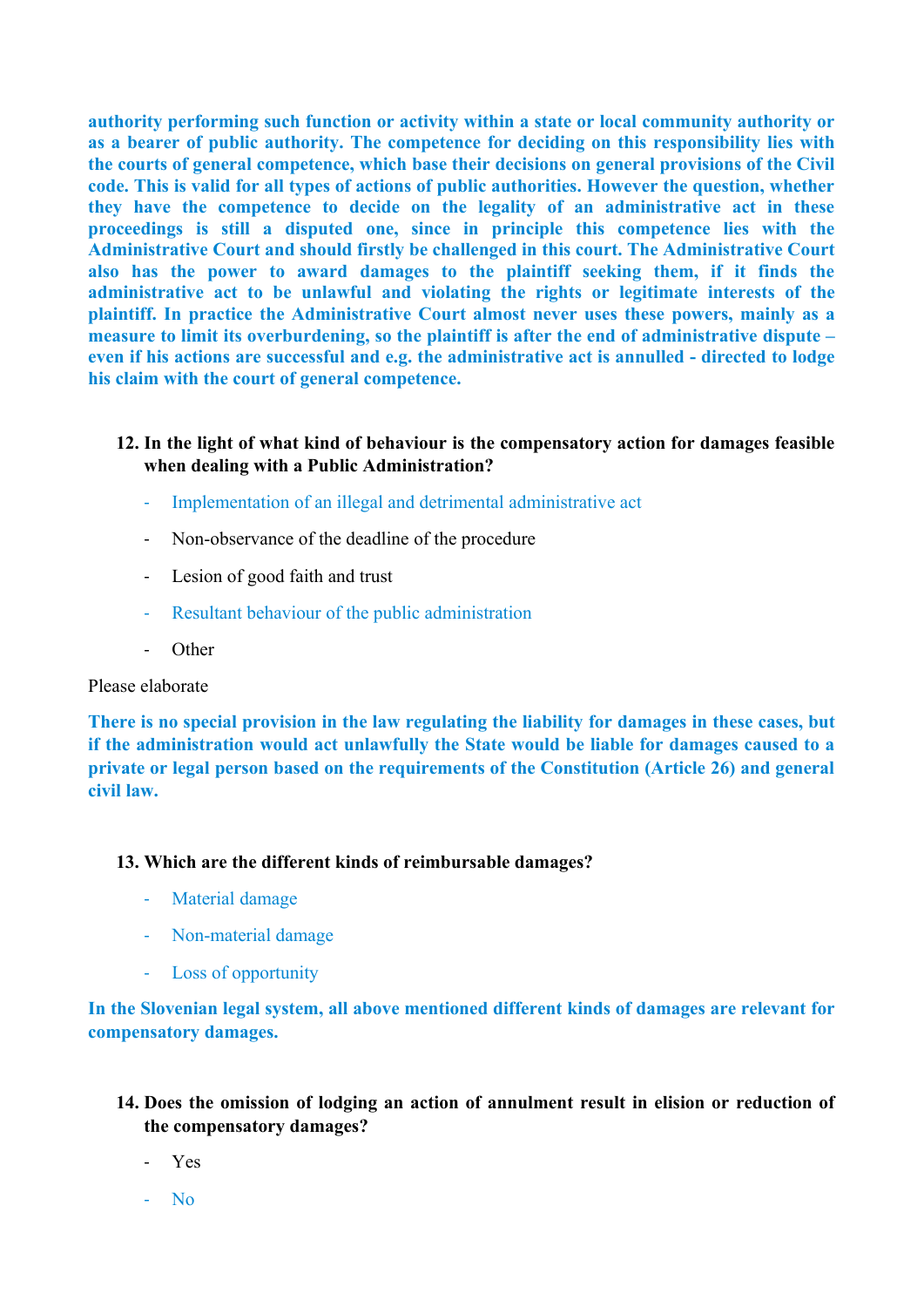**Other** 

**There is no special provision in the law regarding consequences of the omission of lodging an action of annulment for the amount of compensation, but in practice the issue is a complex one (see above, answer to question 11).** 

- **15. In order to award compensatory damages, is proof of the responsibility of the public administration required? If your reply is affirmative, which party is obliged to provide said proof?**
	- Yes the party with burden of proof is...
	- No

**For determining cases on state liability for damages the general civil law applies. The general rule is that the claimant bears the burden of proof. However, the rebuttable presumption of the defendant's fault exists in damage claims.** 

**16. Can the judge convert** *ex officio* **one action into another?**

- Yes
- No

## **17. Is there a time-limit for the proposition of the compensatory action?**

- Yes
- No

If the reply is yes, please elaborate

**Under the provisions of the ADA-1 an action must be filed within thirty days of the receipt of the administrative act. Special laws can stipulate different time-limits for filing an action (for example Asylum act - 15 days or 3 days). Prescribed time-limits for filing an action are explicit and it is not possible for the court to grant an extension. Under the provisions of the General Administrative Procedure Act an administrative act has to contain information on the right of lodging a legal remedy (action) and the prescribed time-limit for doing it. Timelimit determined in days begins to run on the first day after the occurrence (the receipt of the act) and it expires on the last day of the time-limit.** 

**The time-limit for claiming compensation before ordinary courts is determined by general civil code and is three and/or five years.**

- **18. Can the judge rule that the Administration implement an administrative act? If your reply is affirmative, what are the prerequisites for implementation?**
	- $Yes explanation$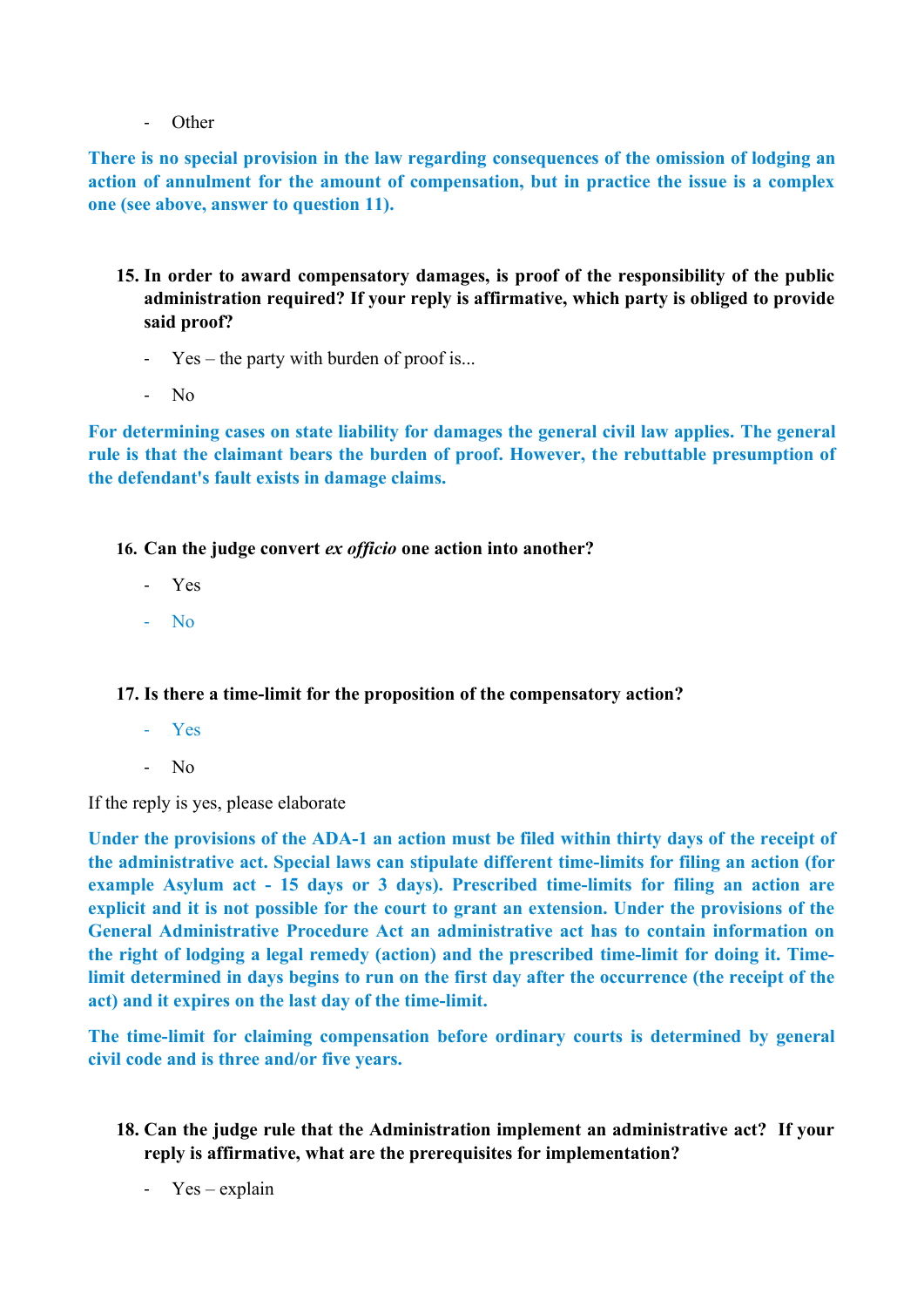#### - No

## **SESSION II – SPECIAL PROCEDURES**

## **1. Does your administration have provisions for special procedures**

- Yes
- $N<sub>0</sub>$

If the reply is yes, please elaborate

**In ADA-1 the only special procedure is the request for an interim measure (Art. 32). There are special procedures in legislation dealing with specific areas of administrative law (cases regarding international protection, independent regulators, etc).**

## **2. What do the specialities consist of?**

- Ways of introducing the appeal
- Procedural time-limits
- Jurisdiction of the court
- Other

**With special administrative dispute regulations, entire procedural institutes can be regulated differently, such as procedural time limits (very strict in e. g. election cases), jurisdicion of the court (Supreme Court deciding in first instance), legal remedies, etc. Special administrative disputes can also stipulate different types of decisions, different time-limits for filing an action, etc.**

## **3. The special rites are established:**

- According to subject (for example, tenders, procedures of expropriation, independent administration authorities)
- According to actions
- Both of the above

## Please elaborate

**Special procedures are (almost always) related to the subject matter and have to be determined by law (as mentioned above). The specifics are related to the urgency of cases (elections cases, interim measures etc) or their complexity (disputes against independent administration authorities).** 

**4. Does your system provide for appeals against the silence of the Administration at the request for an administrative provision presented by a private individual?**

- Yes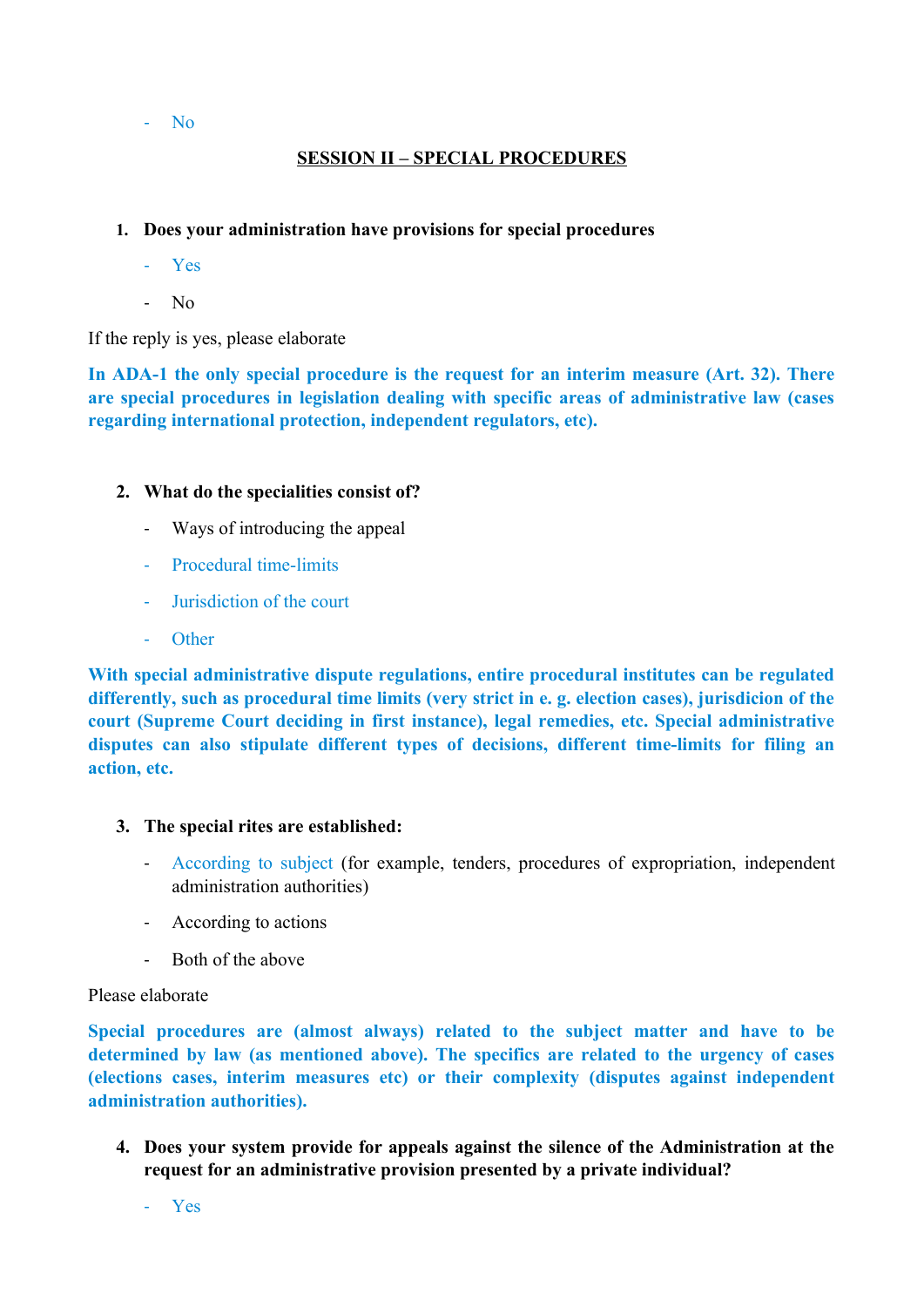- No

If the reply is yes, please elaborate

**The 'silence of administration' can be a ground to appeal, on the basis of a legal fiction that the party's application was rejected or that the procedural outcome in** *ex officio* **proceedings was unfavourable. This fiction appears after expiry of a time limit, given to administrative bodies by law to reach a decision, which is one month in simple and two months in complex matters. If the administrative case has not been decided on merits by the administration in three years after the start of the procedure, this action can be brought to Administrative court regardless of other procedural considerations that would otherwise apply (e.g. legal remedies used in public administration procedure, etc.).** 

- **5. Do the Administrations comply spontaneously with the decisions of the administrative courts?**
	- Yes, always
	- No, never
	- In the majority of cases, in any case more than in 50% of cases
	- Hardly ever, in any case less than in 50% of cases

**The administration complies spontaneously with the decisions of the Administrative court in the vast majority of cases. In extremely rare cases the administration tries to argue that the Administrative court has missed an important point of law that has to be observed and that the issue has to be resolved differently, so the case can be subject of a new judicial review in Administrative court.**

- **6. In your legal system, is there a special procedure for ensuring the integral execution of the sentence**?
	- Yes
	- No

If the reply is yes, please elaborate

**In the Slovenian legal system a specific procedure for the execution of judgments is foreseen (Article 102 and 103 of the ADA-1), albeit only in those cases, where the Administrative Court has decided on the merits of the case itself and resolved the administrative case with a final judgement with an obligation imposed on the administration (in full jurisdiction). If an administrative judgement imposes an obligation on the State the private person (beneficiary) can enforce the implementation of the judgement through separate execution proceedings regulated by Claim Enforcement and Security Act. According to first paragraph of Article 103 of Administrative Dispute Act where execution is enforced against the state, local community or their authorities or organizations, the court competent for the execution under the Claim Enforcement and Security Act shall, prior to issuing the order of execution, inform the authority or organization of the intended execution with an invitation to avoid the execution by a voluntary fulfilment of obligations. The time limit for the voluntary fulfilment**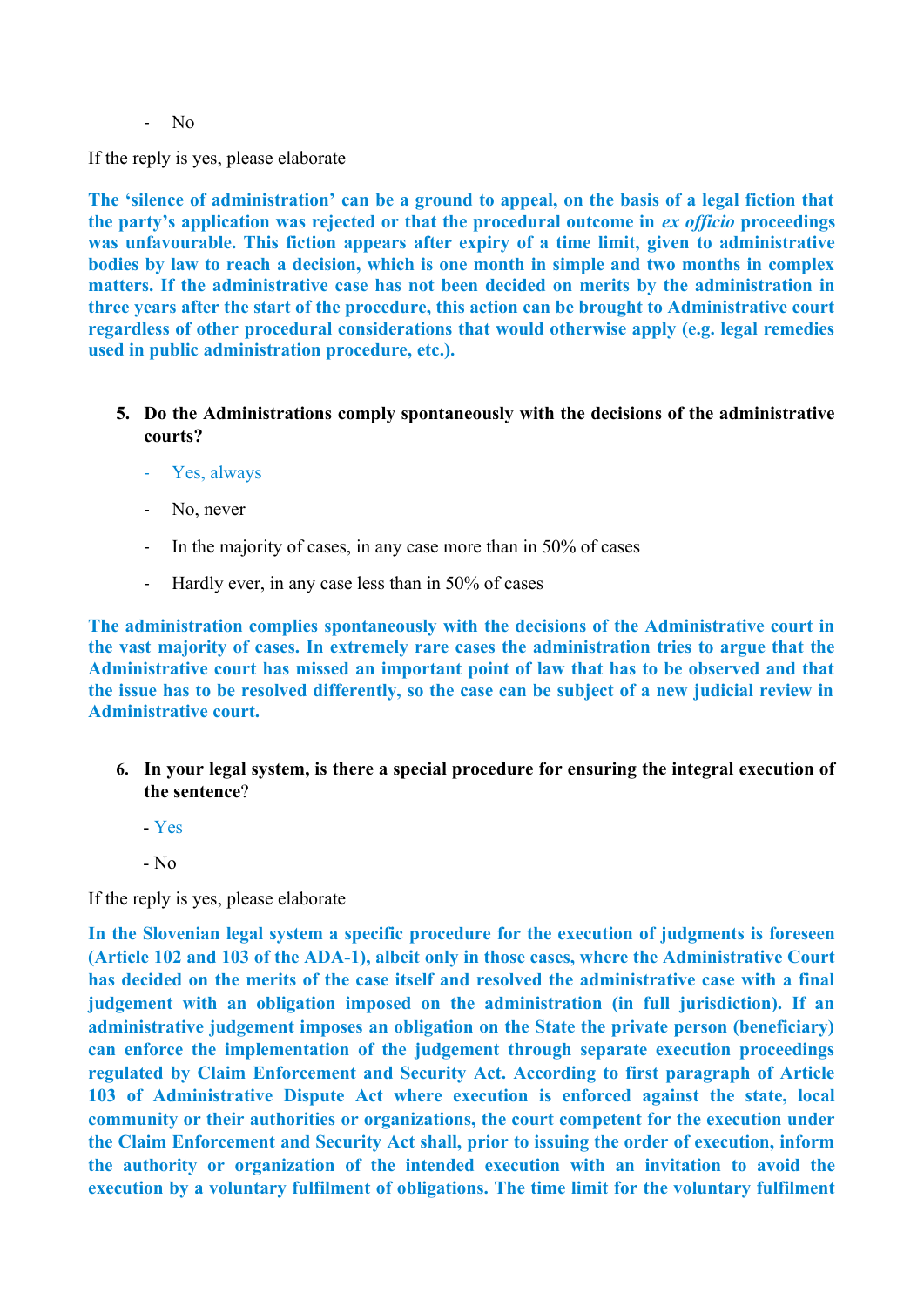**of obligations shall not exceed three months. Certain procedural decision issued, e. g. an interim injunction to temporarily regulate the situation in connection with the contentious legal relationship, are also executed under the provisions of the Claim Enforcement and Security Act. The implementation of other judgements by administrative authorities (following annulment of the administrative act etc.) is regulated in the General Administrative Procedure Act. This is also the case if an obligation is imposed by the administrative judgement on a private person.** 

- **7. Are the judge's decisions which are not of the last resort immediately enforceable?**
	- Yes
	- $N<sub>0</sub>$

If the reply is yes, please elaborate

**The decisions of the Administrative Court which are not of the last resort are not immediately enforceable. They become enforceable when they are final, that is, when they can no longer be challenged by an appeal.**

- **8. Following the annulment of a decision characterized by discretionary power, the interested party is forced to challenge each of the ulterior negative decisions which have been deemed illegitimate by dint of defects which are different to those identified by the judge or, in alternative, are there certain mechanisms of "reduction" of the aforesaid discretionary power which ensure the definition of the litigation once and for all?**
- Yes elaborate
- No

**If the administrative act is annulled, the administrative authority has to issue a new act within a given timeframe, acting in accordance with the instructions (legal reasoning) of the court. If the administrative body is authorised to adopt discretionary decisions (by an Act or local community regulation), the court shall test whether the administrative act is illegal because the limits of discretionary decision-making have been transgressed, and whether the discretionary right was used in a manner that does not suit the purpose for which it was granted. In practice discretionary power can be reduced in exceptional cases where there is an established practice of administration that has to be observed to prevent unequality of treatment of a particular person (plaintiff) and the Administrative court establishes that in its judgment.**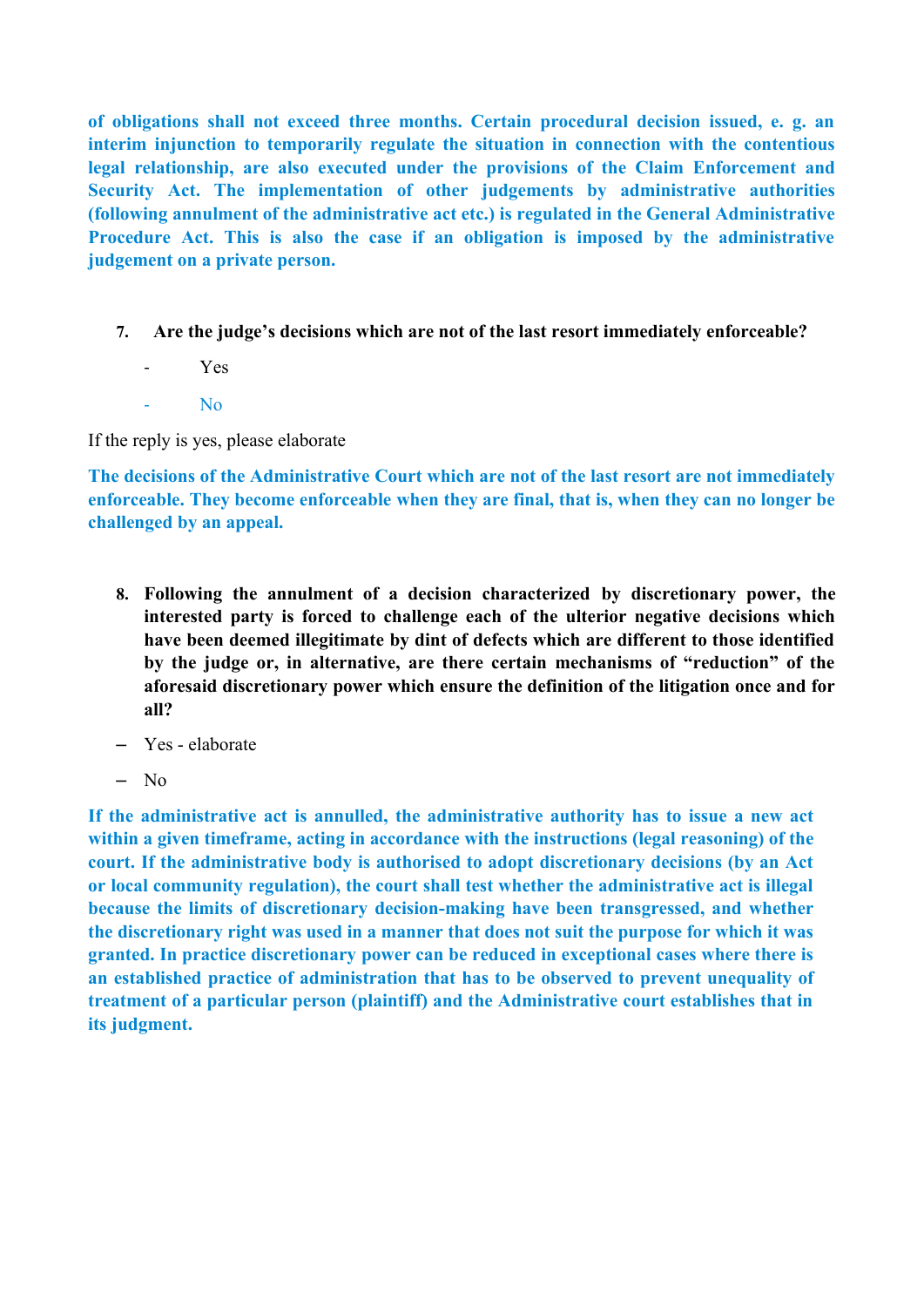## **SESSION III – PRECAUTIONARY MEASURES**

- **1. Does the proposition of an appeal automatically suspend the effectiveness of the administrative act?**
	- Yes
	- No

**The filing of the claim does not suspend the implementation of the challenged administrative act, unless otherwise determined by law for particular cases (Article 32 of the ADA-1).** 

- **2. In your legal system, are precautionary measures provided for?**
- Yes
- No
- **3. What kinds of decisions can the judge apply as a precautionary measure?**
- The suspension of the challenged act;

- ( if the subject of the challenge is the refusal of an application) a positive measure which provisionally anticipates the effects of the administrative act being contested;

- The order to the administration to re-examine the application on the strength of indications contextually provided by the judge;
- Whatever measure necessary to satisfy, in each case, the precautionary requests presented by both parties

**The court shall, at the request of the plaintiff, suspend the execution of the contested act or temporarily regulate the situation in relation to the disputed legal relationship (Article 32 of the ADA-1).** 

**If the claim is filed against an action interfering with the plaintiff's constitutional rights (Article 4 of the ADA-1), the court shall without delay adjudicate on the prohibition of further interference and measures to establish a legal state of affairs, if the unlawful action is still in force (Article 66 of the ADA-1).**

#### **4. What are the conditions for the acceptance of a precautionary request?**

- The probable validity of the action
- The probable validity of the action together with a serious prejudice

The prevalence of public or private interest, based on the results of the equilibrium/assessment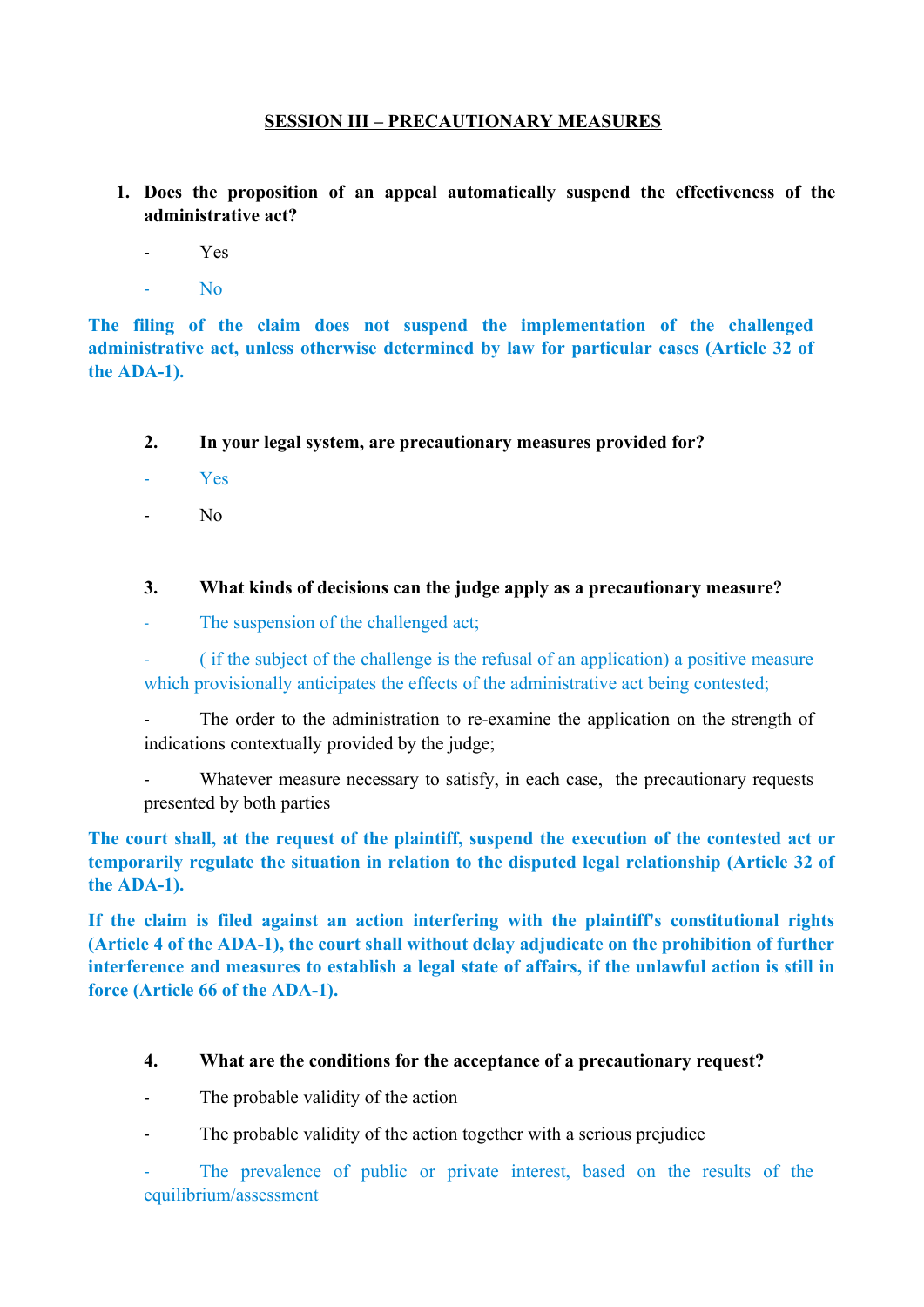The required prerequisites of trial law to accord precautionary measures vary according to the different types of litigation

Other prerequisites ( please specify )

**The court shall suspend the execution of the contested act until the issuing of a final decision, if the enforcement of the challenged administrative act would cause the plaintiff damage difficult to repair. In deciding, in accordance with the principle of proportionality, the court shall take into account the damage to the public interest and the interests of counterparties.**

**If the enforcement of the challenged administrative act would cause the plaintiff damage difficult to repair, the court shall temporarily regulate the situation in relation to the disputed legal relationship, if such regulation, particularly concerning long-term relations, is deemed necessary by the court.** 

## **5. Can the judge force the petitioner to pay bail?**

- Y<sub>es</sub>
- $N<sub>0</sub>$
- If yes, in which cases?

**The court may set as a condition the payment of a security deposit for the damage that may arise to the opposing party due to the issuing of the injunction.**

## **6. Are precautionary measures generic?**

- Yes

 $No$  – are there some subjects in which precautionary measures are not admitted? Which?

**In the Slovenian legal system, precautionary measures do have general application insofar as they can be applied to all types of litigation.**

**7. Can a precautionary request be introduced autonomously before the presentation of the main trial proceedings (** *ante causam* **)?**

- Yes
- $N<sub>0</sub>$

#### **8. In the event of cautionary request** *ante causam***, does the precautionary decision of the judge lose effectiveness?**

Yes, in the event that the interested party does not initiate main trial proceedings within the mandatory time-limit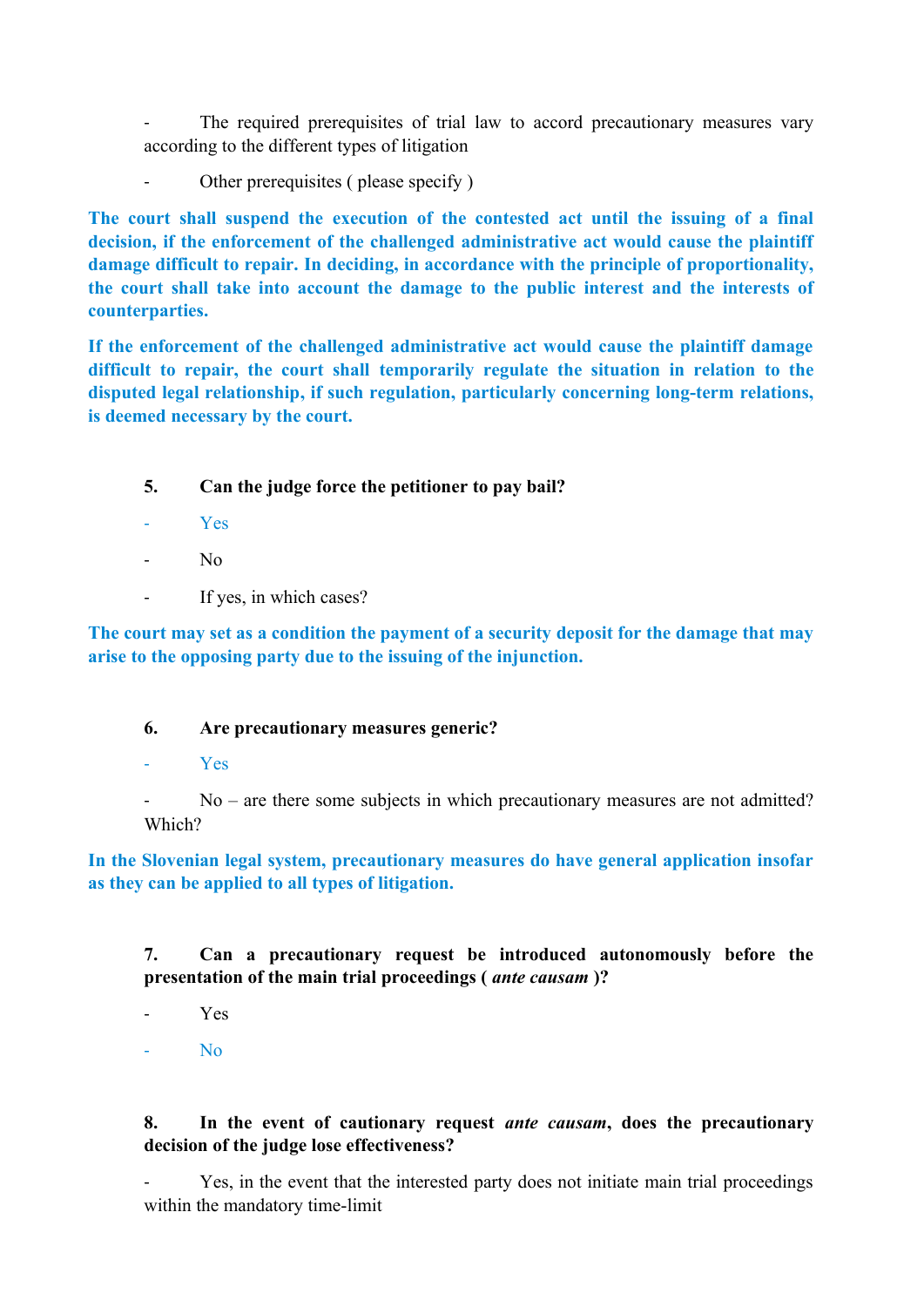No, its effectiveness remains intact even if the main trial proceedings have not been initiated within the mandatory time-limit or even if the time-limit has expired

**Not applicable.**

## **9. When dealing with the precautionary request, does your legal system provide for specific procedure?**

 $Yes$  (give details of the main characteristics with regard to : trial deadlines, type of decision, motivational burden, ways for establishing debate)

 $N<sub>0</sub>$ 

**The decision must be reached in seven days from the filing of the motion. The parties may file an appeal against the order for the temporary injunction, which does not suspend the enforcement of the injunction. The appellate court must decide on the appeal without undue delay and at the latest in 15 days from the filing of the appeal.** 

#### **10. Is the precautionary decision taken unilaterally or collegiately?**

Unilaterally;

#### Collegiately;

- Collegiately, but in the event of extreme urgency, the precautionary decision can be taken temporarily by means of a simple unilateral decree;

## **11. During the discussion of the precautionary request, can the judge directly define the judgement on the merit?**

Yes (explain in which conditions)

N<sub>0</sub>

## **12. Can precautionary measures be challenged before the Supreme Court /Council of State?**

- Yes
- Yes, but only if they pass a test of eligibility
- N<sub>0</sub>

**Precautionary measures can be challenged before the Supreme Court in an appeal procedure.** 

**13. Can the Supreme Administrative Court / Council of State, as a precautionary measure, suspend the judgements on the merit of a judge of a lower level?**